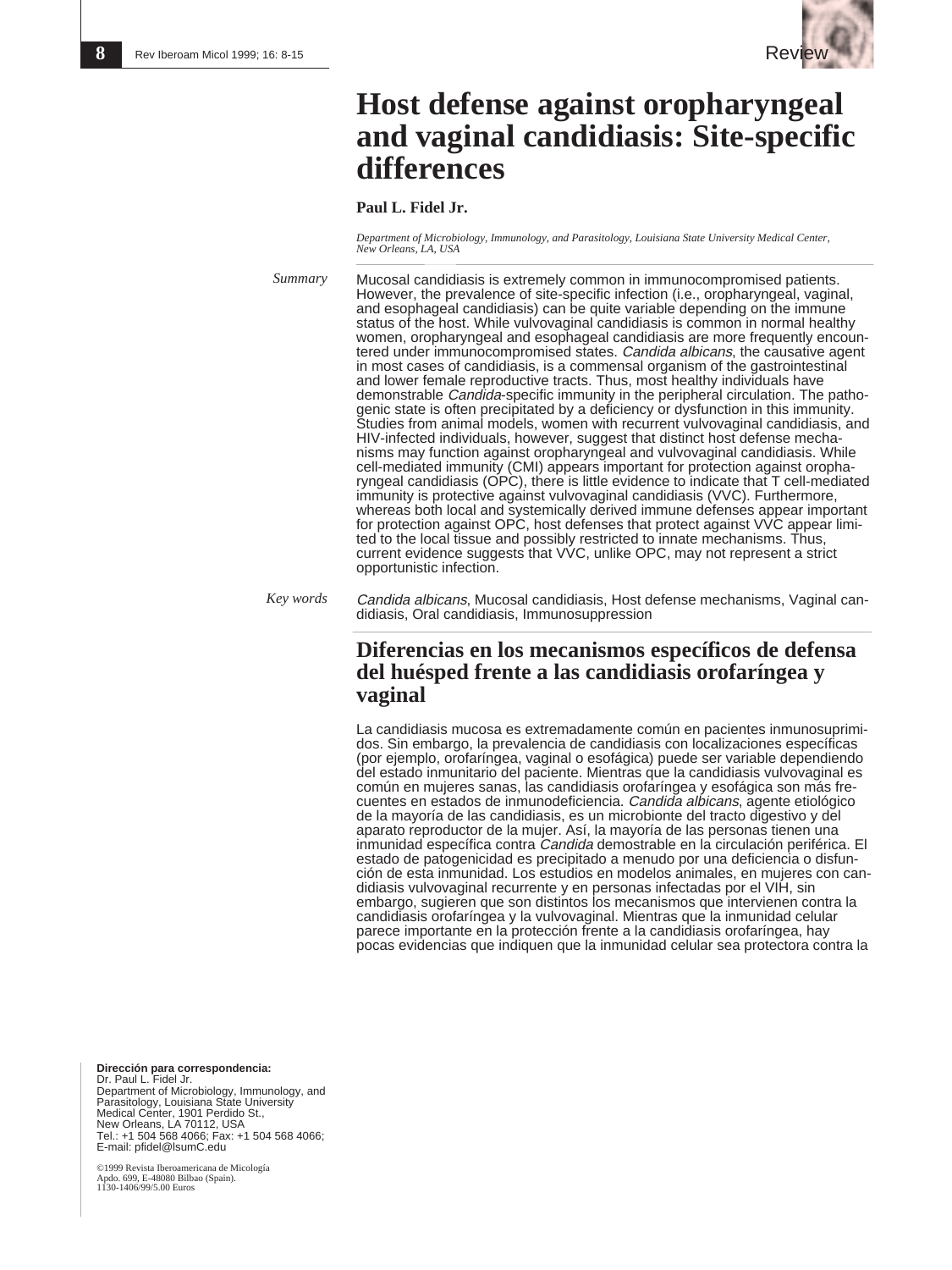candidiasis vulvovaginal. Además, mientras que ambas defensas inmunológicas, local y sistémica, parecen importantes en la protección contra la candidiasis orofaríngea, las defensas del huésped que protegen contra la candidiasis vulvovaginal parecen limitadas a los tejidos locales y posiblemente estén restringidas a mecanismos innatos. Así pues, las evidencias presentes sugieren que la candidiasis vulvovaginal, a diferencia de la orofaríngea, puede no representar una infección oportunista estricta.

Candida albicans, Candidiasis mucosa, Mecanismos inmunitarios, Candidiasis vaginal, Candidiasis oral, Inmunosupresión

Mucosal candidiasis is a significant problem in immunocompetent as well as immunocompromised individuals, especially those infected with HIV [1-4]. The most common forms of mucosal candidiasis are oropharyngeal, esophageal, and vaginal [5]. In fact, esophageal candidiasis is considered an AIDS defining illness [2]. The majority of cases of episodes of mucosal candidiasis are caused by *Candida albicans*, a dimorphic fungal commensal organism of the gastrointestinal and lower female reproductive tracts. As a commensal, *C. albicans* asymptomatically colonizes epithelial surfaces presumably in the blastoconidia form that it takes in nature. As a result of this exposure, most healthy individuals have developed detectable *Candida*-specific immunity (i.e., cutaneous skin test and peripheral blood lymphocyte responses to *Candida* antigen, as well as *Candida*-specific antibodies in sera and mucosal secretions) (reviewed in [5]). On the other hand, during symptomatic attacks of mucosal candidiasis, *C. albicans* is observed as elongated hyphae or pseudohyphae and superficially invades the mucosa. Depending on the site, signs and symptoms of infection can include itching, burning, pain, and a white curd-like substance at the site of the infection/lesion [5].

**Table 1**. Epidemiology and risk factors for Candida albicans at the oral and vaginal mucosa. \_\_\_\_\_\_\_\_\_\_\_\_\_\_\_\_\_\_\_\_\_\_\_\_\_\_\_\_\_\_\_\_\_\_\_\_\_\_\_\_\_\_\_\_\_\_\_\_\_\_\_\_\_\_\_\_\_\_\_\_

|                                                                     | Oral Mucosa               | Vagina                |
|---------------------------------------------------------------------|---------------------------|-----------------------|
| Percent of healthy individuals<br>normally colonized by C. albicans | 5-50%<br>(mean 25%)       | 5-20%<br>(mean 15%)   |
| Candidiasis in healthy women                                        | Rare                      | 50-75%                |
| C. albicans as causative agent                                      | >95%                      | 75-90%                |
| Predisposing factors for infection                                  |                           |                       |
| - Antibiotics                                                       | +                         | $^{+++}$              |
| - Hormone contraceptive therapy                                     |                           | $^{++}$               |
| - Steroids                                                          | $^{++}$                   | ?                     |
| - Chronic mucocutaneous candidiasis<br>- Chemotherapy               | ++++                      | $+/-$                 |
| - Lymphoma/hematologic malignancy                                   | $^{++}$                   | $+/-$                 |
| - Transplantation (allogeneic)                                      | $^{+++}$                  | $+/-$                 |
| - AIDS                                                              | $^{+++}$                  | $+2$                  |
| Recurrent infection in healthy women                                | $< 1\%$<br>(HIV-negative) | 5-10%<br>(idiopathic) |

There are several epidemiologic and microbiologic differences for how *C. albicans* presents at the oral and vaginal mucosa, both in the commensal and pathogenic states (Table 1). Although both the oral mucosa and vagina are normally colonized with *C. albicans*, the oral mucosa is colonized at higher rates (up to 50%, mean 25% vs. 5 to 25%, mean  $15\%$ ) [6,7]. While oropharyngeal

candidiasis (OPC) (oral thrush) is rare in healthy women of any age, 50 to 75% of women will experience at least one episode of symptomatic vulvovaginal candidiasis (VVC) during their lifetime [7,8].

Clinical experience shows that factors influencing the incidence of infection are quite distinct. Hormonal influences and antibiotic usage appear to predispose to VVC more than OPC. On the other hand, corticosteroids more often predispose to OPC than VVC. Furthermore, OPC is much more common than VVC in patients with chronic mucocutaneous candidiasis, chemotherapy patients with lymphoma/hematologic malignancies, allogeneic transplantation, and AIDS. Finally, recurrent OPC is rare in healthy women, whereas approximately 5% of healthy, HIV-negative women will experience recurrent VVC (RVVC) with no known exogenous predisposing factors [7,9].

Although both innate and adaptive immune mechanisms, including humoral responses, have been shown to play significant roles in host defense against *C. albicans* infection [5,10-14], clinical observations show that cellmediated immunity (CMI) by T cells and cytokines are critical against mucosal *C. albicans* infections [1-5]. Vaginal candidiasis, however, has not been well represented in these observations as until recently, few case-controlled studies had been conducted exclusively in immunocompromised women. What is now emerging from clinical studies and experimental animal models is a realization that host defense mechanisms against *C. albicans* at the oral and vaginal mucosa may be distinct. This review will summarize the current understanding of host defense mechanisms important at the oral and vaginal mucosa against *C. albicans*.

#### **HOST DEFENSE AGAINST VAGINAL CANDIDIASIS**

Until recently, little was known regarding host defense mechanisms important at the vaginal mucosa against any vaginal pathogen, including *C. albicans*. Furthermore, while a limited number of clinical immunebased studies have been conducted on women with RVVC, none have been conducted on women with VVC, immunocompetent or otherwise. Based on animal data suggesting that Thl (IL-2, IFN-γ, IL-12)- and Th2 (IL-4, IL-5, IL-10)-type CMI by CD4+ T cells is associated with resistance and susceptibility, respectively, to mucosal *C. albicans* infection [10,11], studies were conducted in an estrogen-dependent murine model of experimental vaginal candidiasis to evaluate the role of systemic CMI against vaginitis. The first series of studies showed that an experimental vaginal *C. albicans* infection induced a systemic Thl-type response (evidenced by *Candida*-specific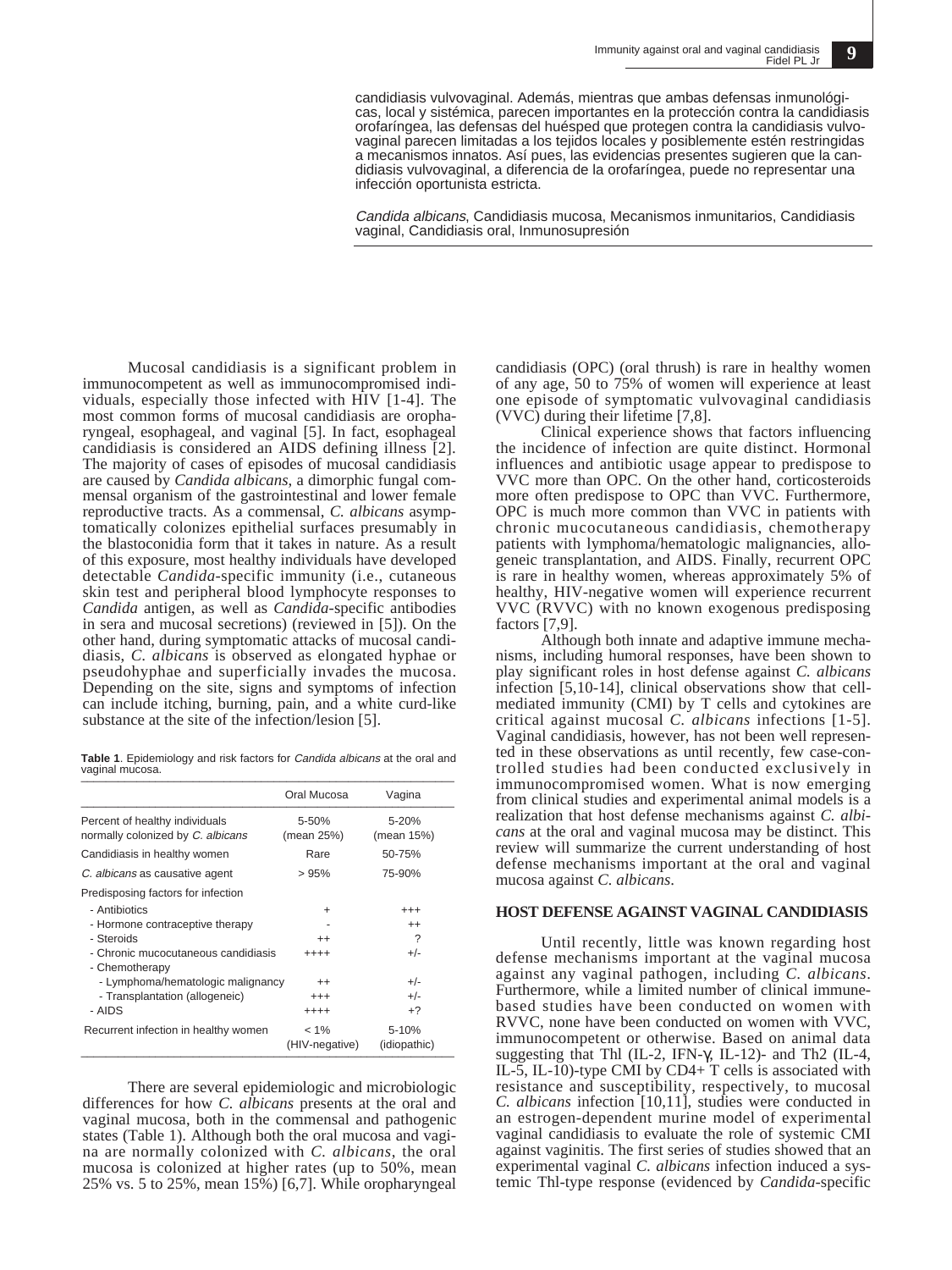delayed-type hypersensitivity (DTH) and Thl-type cytokines, IL-2 and IFN-γ, produced by draining lymph node cells in response to *Candida* antigens) that was indistinguishable from that induced by systemic immunization with *Candida* antigen and adjuvant [15,16]. However, subsequent studies showed that preinduced *Candida*-specific systemic Thl-type responses (systemic immunization) could not protect mice against experimental vaginitis [17]. These results were the first evidence that systemic CMI expressed in the peripheral circulation may not represent an important or critical protective host defense mechanism against *C. albicans* at the vaginal mucosa. Partial protection against vaginitis was, however, achieved in animals given a second inoculation of *C. albicans* following the spontaneous resolution of a primary infection in the absence of estrogen [18]. Interestingly, although anamnestic DTH occurred during the secondary infection, suppression of this systemic Thl-type reactivity, either by *Candida*-specific suppressor T cells or depletion of all systemic CD4+ cells, had no affect on the protection against vaginitis [18,19], providing additional evidence that systemic CMI had a limited role in protection against a vaginal *C. albicans* infection. In support of these observations, we also showed that mice either resistant or susceptible to systemic *C. albicans* infection [20] were equally susceptible to *C. albicans* vaginitis and could equally be partially protected against a second vaginal infection [21]. We concluded from these studies that some form of locally acquired mucosal immunity, T cell and/or antibody-mediated, was responsible for protecting mice against a vaginal *C. albicans* infection, and that the vaginal mucosa had some level of immunological independence or immune compartmentalization.

These data correlated well with the limited number of immune-based clinical studies conducted in women with RVVC, although such studies have not been without controversy. Since idiopathic RVVC occurs in the absence of known exogenous predisposing factors for vaginitis (i.e., oral contraceptives and antibiotic usage, diabetes mellitus, pregnancy), it had been postulated for some time that RVVC results from some form of immune dysfunction or deficiency. Early studies showing normal levels of *Candida*-specific antibodies in sera and vaginal secretions in RVVC patients [22,23] prompted studies to examine CMI. Several such studies conducted in RVVC patients either described a dysfunction in systemic CMI (usually *Candida*-specific) [24-28], or found no obvious abnormalities [27,29,30]. In a more comprehensive study from our laboratory, we showed that although some RVVC patients may experience a loss in *Candida*-specific cutaneous skin test reactivity similar to several previous studies [27,29], the majority of RVVC patients, both during symptomatic infections and infection-free periods of remission, had normal levels of *Candida*-specific Thl-type CMl in the peripheral circulation as detected by cytokine production *in vitro* [31]. We concluded from these results that the immune dysfunction/deficiency, if present in RVVC patients, was at the local rather than systemic level and that the loss of *Candida*-specific skin test reactivity was the result rather than a cause of infection [31]. These results also correlated with two relevant clinical observations; women with RVVC are generally not susceptible to oral, esophageal, or other forms of cutaneous candidiasis [7], and women with CMC, who have reduced *Candida*- specific systemic CMI, are rarely susceptible to RVVC [5]. Taken together, we have postulated, that as in animal studies, the proposed immune deficiency in RVVC patients is primarily localized to the vaginal mucosa and does not involve systemic CMI.

The lack of effects of systemic CMI at the vaginal mucosa appear to extend as well to the HIV-infected patient although again the studies are not without controversy. Over the past 5 years there have been several cohorts established to evaluate epidemiological data in women infected with HIV. Prior to this, women's health issues had not received much attention. These studies represented the first formal opportunity to collect data on the natural history of genital tract infections in a large number of immunocompromised women. In some early uncontrolled studies, it was reported that vaginitis was more common in HIV+ women and the incidence of infection increased as the CD4 cell counts decreased [32- 34]. In contrast, other studies reported that *Candida* vaginitis was not more common in HIV+ or AIDS patients compared to HIV- women [35-38], and the frequency did not correlate with decreased CD4 cell counts [39,40]. There are several possible explanations for these controversial findings. A serious problem with some of these studies is the lack of appropriate control groups. For example, comparing parameters between HIV+ and HIVindividuals requires careful matching of behavioral risk factors. However, the design of too many studies failed to also include a matched control group that can be used to identify true baseline levels [32-34]. In fact, when the appropriate groups were inclusive, it was determined that while vaginal colonization by *C. albicans* and VVC was more common in HIV+ individuals, similar increases were observed in HIV- individuals with high risk exposure to HIV, when compared to an HIV- low risk group [36,38]. Thus, it appears that high risk behavior rather than HIV was responsible for the observed results. Additionally, the lack of knowledge of host defense mechanisms important for protection against vaginal candidiasis has hampered the ability to adequately interpret these clinical data. Nevertheless, taking into account the lack of correlation between reduced CD4+ cells and VVC in HIV+ women and a similar lack of effects of systemic CMI in HIV- women with RVVC, it would not appear that systemic CMI governs host resistance/susceptibility to candidiasis at the vaginal mucosa.

Accordingly, our most recent studies have focused on local CMI at the vaginal mucosa. The vaginal mucosa without organized lymphoid areas such as the gastrointestinal tract-associated Peyer's patches or tonsils, nevertheless, from animal data, has all the necessary components for competent adaptive immune responses. This includes immunoglobulin expression, T cells, and MHC class II+ cells (i.e., Langerhan's cells, macrophages) to serve as antigen presenting cells [41,42]. Of critical importance, several investigators have reported that vaginal lymphocytes in mice are phenotypically distinct from their systemic counterparts [43-45]. Flow cytometric data indicate that although CD4+,  $\alpha/\beta$  T cell receptor (TCR)+ cells dominate the T cell repertoire at the murine vaginal mucosa in a manner similar to lymph node cells, there is a 5 to 50-fold higher percentage of  $\sqrt{0}$  TCR+ cells (15 to 50%) and very few, if any, CD8+ cells (normally 20% in blood) [44,45]. In contrast to  $\sqrt{\delta}$  T cells at other mucosal sites, the  $\sqrt{\delta}$  T cells at the vaginal mucosa of mice express a homogenous site-specific Vγ4/Vδ1 TCR [44,46] potentially indicative of a unique function(s). With respect to CD4+ cells, results from several independent assays suggest that vaginal CD4+ T cells express the CD4 protein in a different conformation, or at least atypically, compared to lymph node cells. This is based upon differential recognition by epitope-distinct anti-CD4 antibodies under nondenaturing conditions, whereas normal recognition occurs under denaturing conditions [45,47]. Interestingly, the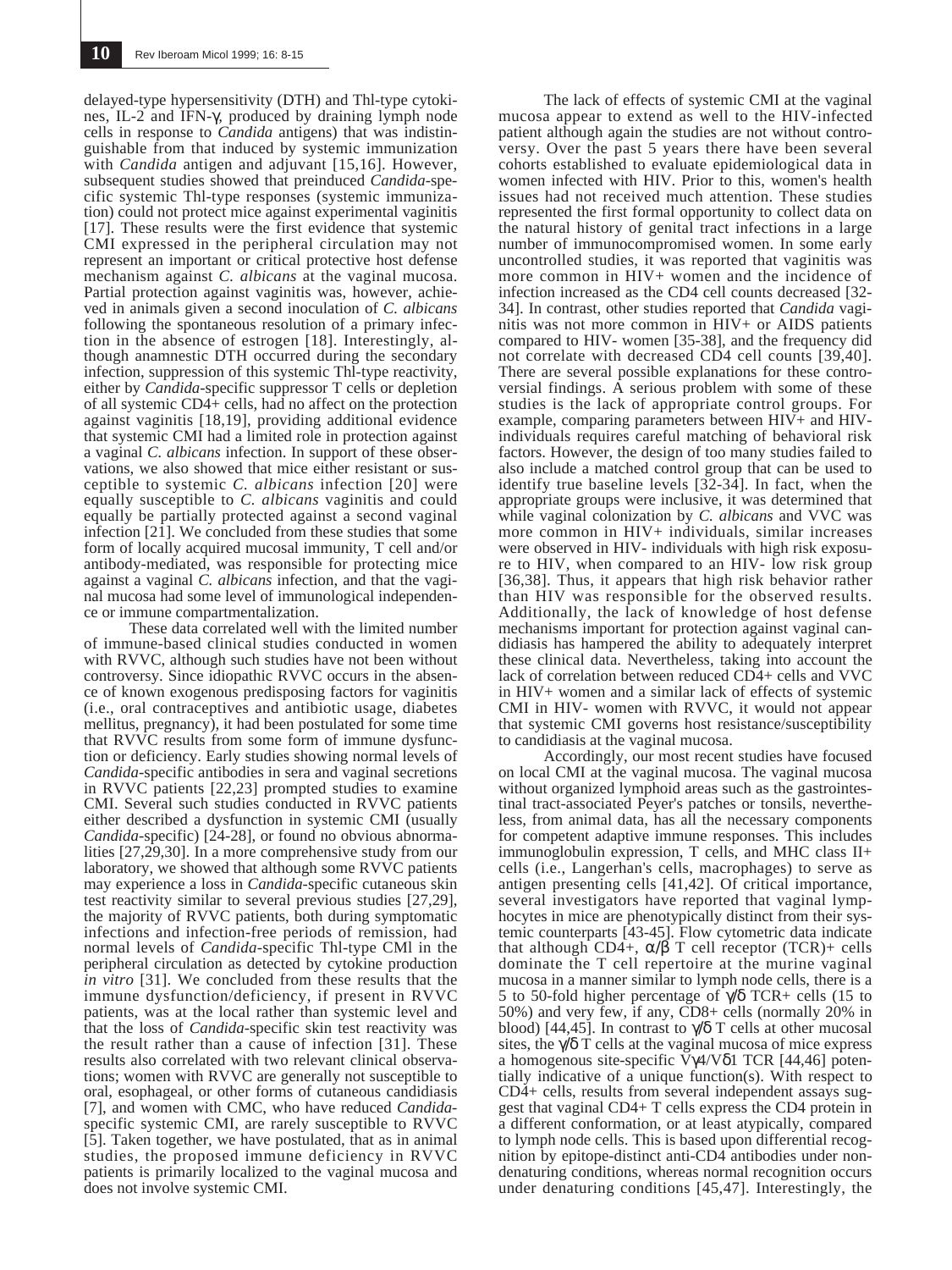putative differences in the vaginal CD4 protein may extend to the level of transcription and result from a unique mRNA [47]. The predominance of CD4+  $\alpha$ /β TCR+ cells at the vaginal mucosa ensures that those the cells that are most critical for host defense against candidal infections at other mucosal sites, are in close proximity to the site of infection. At present, it remains unclear what an atypical expression of the CD4 protein has on the function of the CD4+ cells, but a significant effect would be expected since the CD4 protein is integral to T cell activation through its interaction with MHC class II antigens [48]. Nevertheless, these observations further support the concept of immunological independence or compartmentalization of T cells at the vaginal mucosa. Additional support for this concept comes from animal experiments showing difficulty in trafficking of immune mediators into the vagina. The intravenous administration of complementfixing antibodies specific for Thy-1 depleted T cells in the periphery, but not in the vagina. In contrast, intravaginal administration of the same antibodies depleted T cells in both the vagina and the periphery [49]. Unfortunately, there have been few studies examining vaginal CMI in humans. One study showed the presence of CD8+ cytotoxic T lymphocytes in the vaginal mucosa which are not readily found in the naïve mice [50]. Primates, on the other hand, have been studied in some detail. To date, reports in primates have described α/β (CD4+ and CD8+) and  $\gamma/\delta$  T cells along with Langerhans cells [51]. In these studies, as in humans, vaginal CD8+ T cells had some level of cytotoxic activity [52].

In the mouse model, studies have now been initiated to evaluate vaginal T cells during a *C. albicans* vaginal infection. Previously, the only studies examining the role of local T cells during vaginitis were conducted by Balish and co-workers. In these studies, immunodeficient mice were used to study the natural history of *Candida* vaginal infections [53]. The nude strain of mice (nu/nu) deficient in T cells showed no increase in susceptibility to vaginitis. However, since the animals were not maintained in a state of pseudoestrus and vaginal T cells were not evaluated, it is difficult to interpret these findings. More recently, a study showed that mice depleted of  $\sqrt{\delta}$  T cells had an increased susceptibility to vaginitis [54]. This together with the increased percentage of  $\gamma/\delta$  T cells in the vagina suggest a potential role for these cells as a first-line defense mechanism. In our laboratory, findings by flow cytometry, immunohistochemistry, and RT-PCR, all show little evidence for changes in the percentage or composition of specific T cell populations during either primary or secondary experimental vaginal *Candida* infections [55]. These results provide two important pieces of information. First, there is no evidence for systemic T cell infiltration during infection, providing additional support for the lack of systemic T cells during a vaginal *Candida* infection. Second, the results indicate that if the local T cells are active against the infection, they are doing so without detectable changes from naïve conditions. Studies currently underway to evaluate the local expression of cytokines, chemokines, and adhesion molecules during infection will be important to fully recognize the significance of our findings. In fact, such studies may shed some light on possible immunoregulatory mechanisms restricting the action of the systemic and/or local T cells.

In the clinical setting, taking into account the role of CMI in resistance or susceptibility to *Candida* infection at other mucosal sites [10,56,57], in parallel to animal studies, we evaluated Thl- and Th2-type cytokines in vaginal lavage fluid from women with  $\overline{R}$ VVC [58]. Interestingly, we unexpectedly found a constitutive dominant presence

of Thl-type, but not Th2-type, cytokines in lavage fluid of normal healthy control women that might reflect a natural immune homeostasis, possibly in response to normal bacterial or yeast flora, including *C. albicans*. With respect to RVVC patients in the study, although some differences in cytokine concentrations were detected between vaginal fluids collected from control women and RVVC patients with or without a symptomatic infection, we did not detect any characteristic pattern of cytokine changes in symptomatic or asymptomatic RVVC patients that one would associate with susceptibility to infection (i.e., lack of Thltype cytokines or increased Th2-type cytokines). In an alternative experimental design to assess *Candida*-specific vaginal immune responses, we have preliminary evidence that the intravaginal administration of commercial *Candida* skin test antigen to normal healthy women during the follicular stage of the menstrual cycle (minimal influence of reproductive hormones) results in an elevation of Thl-type cytokines in vaginal secretions [58]. This novel approach provides a possible mechanism of establishing whether or not CMI is involved in immune homeostasis within the vagina and contributes to local protection against *C. albicans* vaginal infections in those women normally resistant to vaginitis. Such a design might also be useful to evaluate local immune reactivity in women susceptible to vaginitis (i.e., women with RVVC) or in HIV+ women.

In addition to a potential role for resident T cells and cytokines, immunoglobulins represent another putative protective mechanism functioning against *C. albicans* vaginal infections. Although clinical observations do not support this [59], some studies in a rat model of experimental vaginitis indicate that *Candida*-specific IgA may in fact play a significant role in protection against experimental vaginal candidiasis [60-63]. Such contrasting results to clinical observations may be explained by the type and concentration of *Candida*-specific antibodies present. Casadevall recently proposed that protective, non-protective, and indifferent (neither protective nor non-protective) antibodies are present in a pool of antibodies, and that those in the highest concentration dominate the level of protection, if any [14]. If so, protective *Candida*-specific antibodies do not appear clinically dominant, whereas protection against vaginitis in the rat model may be reflective of high concentrations of "protective" antibodies.

Innate immunity may also play a significant role in protection against vaginitis, although few studies have addressed it. Indeed, a variable leukocyte infiltrate predominated by polymorphonuclear leukocytes (PMNL) is often observed associated with hyphae and/or epithelial cells in vaginal lavage fluid of infected mice. However, this infiltrate in animals rarely correlates to lower vaginal fungal burdens during an experimental infection (Fidel, unpublished observations). Additionally, this leukocyte infiltrate is generally not observed in clinical cases of *Candida* vaginitis. Nevertheless, PMNL and macrophages (two types of leukocytes with considerable effector function against *C. albicans* (reviewed in [5])) are potential candidates for anti-*Candida* innate resistance and are present at or near the vaginal mucosa. Experimentally, however, Balish and co-workers showed that animals with the beige mutation (bg/bg) immunodeficient in phagocytic cells were not more susceptible to a natural *C. albicans* infection under non-estrogenized conditions [53]. More recently Black *et al*. showed that depletion of PMNL under pseudoestrus conditions had no effect on vaginal fungal burden, although microabscesses within the tissue were significantly reduced [64]. The authors speculated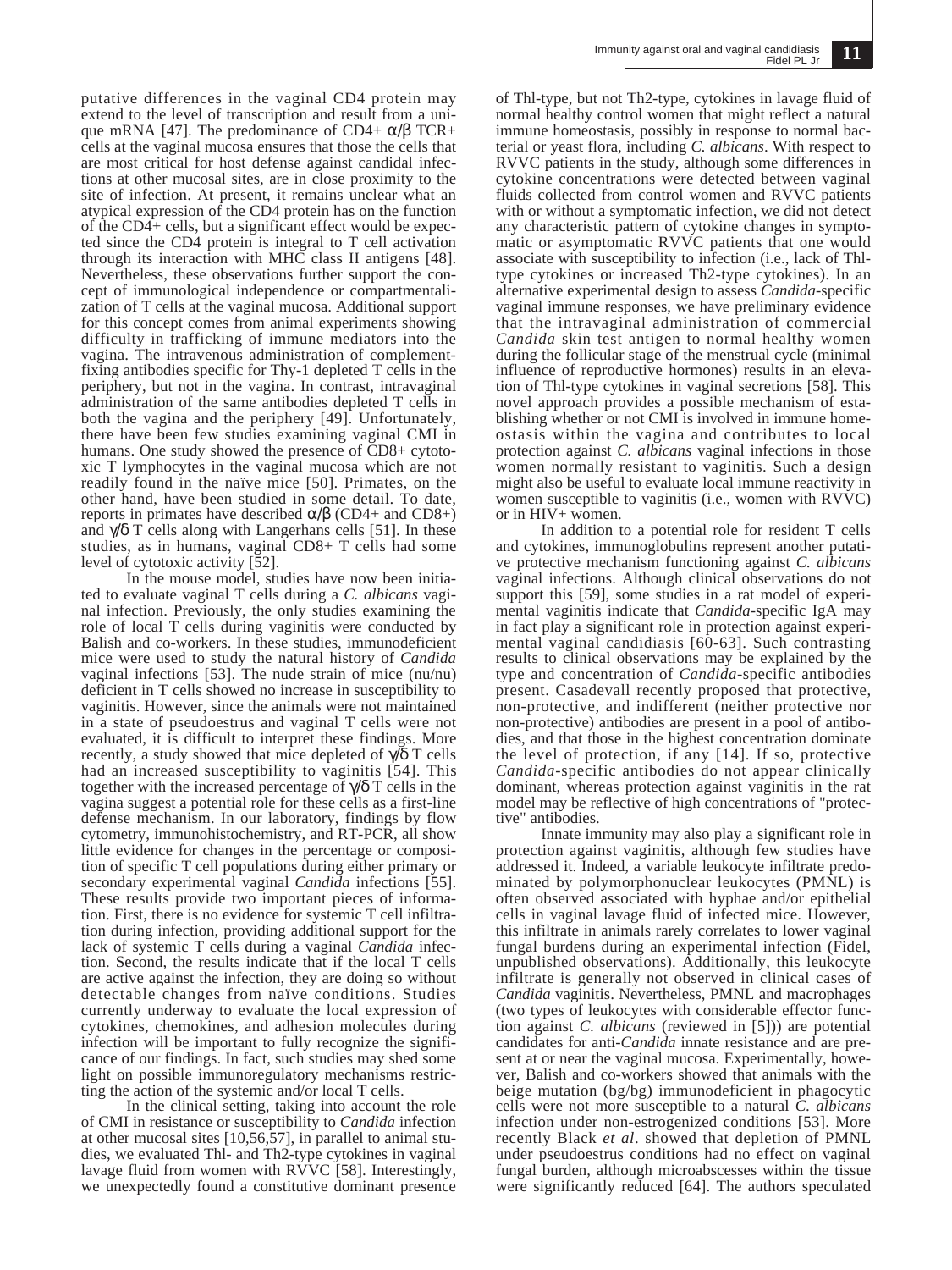that PMNL may in fact play a significant role against *C. albicans* in the vagina, but the PMNL cannot consistently be deployed in high enough numbers during pseudoestrus to be effective. We recently found that depletion of PMNL had no effect on vaginal fungal burden under estrus or non-estrus conditions [55] suggesting that PMNL do not in fact appear to play a significant role against *C. albicans* in the vagina. These results are consistent with the clinical observation that VVC is rare in neutropenic women (J. Sobel, personal communication). Natural killer (NK) cells represent another potential innate resistance mechanism against *C. albicans* at the vaginal mucosa. However, most studies have shown little or no role for NK cells against *C. albicans* [65,66]. Furthermore, NK cells do not appear to be resident cells of the vaginal mucosa [67].

In light of the uncertainties regarding the role of conventional innate resistance against *C. albicans* at the vaginal mucosa, some attention has shifted to somewhat unconventional immune cells (i.e., epithelial and endothelial cells) in the vaginal mucosa as potential anti-*Candida* effector cells. Epithelial cells have been shown to produce a variety of cytokines and chemokines [68], and endothelial cells have been shown to be phagocytic for *Candida* [69]. Epithelial cells are particularly intriguing as innate immune effector cells as they represent the cell type most often associated with *Candida* in the vagina. Recognizing this, we recently tested and demonstrated that vaginal epithelioid cells extracted from naive mice, or collected from human and primate vaginal lavages, inhibit the growth of *C. albicans in vitro* [70]. Thus, although more studies need to be performed, epithelial cells may represent an important innate resistance mechanism against *C. albicans* at the vaginal mucosa.

Based on information collected from animal models, women with RVVC, and HIV+ women, there is little evidence to suggest that *C. albicans* is a strict vaginal opportunistic pathogen employing the conventional definition of the organism's enhanced ability to cause infection primarily during periods of systemic immunosuppression. First, *Candida*-specific Thl-type CMI in the peripheral circulation provides little to no protection against *C. albicans* vaginitis. Second, although *Candida*specific antibodies may be protective in some cases, there is no evidence clinically that susceptibility to vaginitis is associated with a deficiency in local or systemic *Candida*specific antibodies. It remains unclear though if *C. albicans* is an opportunistic vaginal pathogen relative to local immunity. Protective defense cells might include resident vaginal T cells despite little evidence to date supporting a protective role for such cells against experimental vaginitis. Other candidates might include conventional innate resistance cells (i.e., PMNL, macrophages, and NK cells) although none to date have shown a convincing role against *C. albicans* at the vaginal mucosa. On the other hand, vaginal epithelial cells have been demonstrated to inhibit *C. albicans in vitro*. It is interesting to consider that epithelial cell-mediated anti-*Candida* activity may represent a means by which *C. albicans* is held in a commensalistic relationship. But this innate defense is probably quite weak and can be overwhelmed easily in the presence of large numbers of organisms or organisms in a virulent growth phase. Critical studies to evaluate the anti-*Candida* activity by vaginal epithelial cells, PMNL, macrophages, or T cells in women with RVVC or HIV+ women may shed some light as to whether vaginal *C. albicans* infections are opportunistic based on local immune deficiencies.

#### **HOST DEFENSE AGAINST OROPHARYNGEAL CANDIDIASIS**

In contrast to a considerable number of experimental studies conducted to identify protective host defenses against vaginal candidiasis, clinical or animal studies on oropharyngeal candidiasis (OPC) have been few. Nevertheless, the data are not only more clear, but significantly different from what has been described for VVC.

Clinically, individuals with chronic mucocutaneous candidiasis who have reduced *Candida*-specific CMI inevitably acquire OPC [5,12]. Furthermore, OPC is often diagnosed during immunocompromised conditions, and specifically when CD4+ T cells are reduced [1,4,40,71]. These data strongly suggest a protective role of systemic CMI against OPC. In a pilot study that assessed *Candida*specific peripheral blood lymphocyte (PBL) proliferation and cytokine responses in HIV+ individuals with or without OPC, it was reported that the incidence of OPC correlated not only with decreased CD4 cell numbers, but also with reduced Th1-type reactivity (without a shift to Th2-type reactivity) [36]. Interestingly however, although PBL from most HIV+ individuals with OPC in this study proliferated less efficiently compared to those without OPC, responses were still considered positive. Furthermore, it did not appear that HIV infection caused an early Th cell-associated susceptibility to OPC as no difference in Thl/Th2 cytokine production between HIV+ individuals (without OPC) and HIV- individuals with high-risk exposure to HIV was observed. Nevertheless, there is an HIV-related susceptibility to OPC since OPC will occur in HIV+ individuals with normal CD4 cell numbers and no obvious systemic immunosuppression [6]. Furthermore, clinical experience shows that OPC is much more common in AIDS patients than in those immunosuppressed therapeutically following an organ transplant or as treatment for lymphoma (J. Sobel, personal communication). A possible explanation is that local host defenses that play a role in susceptibility to OPC are affected by HIV. Indeed, there is a clear dichotomy of cytokines in saliva of HIV- and HIV+ individuals with or without OPC. Specifically, while a Th0-type (mixed) salivary cytokine profile is present in HIV- individuals, a dominant Th2-type cytokine profile has been observed in HIV+ individuals and is more pronounced in those with OPC [72]. Interestingly, the Th2-type cytokine profile appeared to result from a decrease in Thl-type cytokines (putative protective) rather than an elevation in Th2-type cytokines. Alternatively, HIV may directly influence *Candida* virulence. Indeed HIV viral load has been detected in the oral mucosa of HIV-infected individuals (Luftig and Fidel, unpublished observations).

Although animal models have and continue to be used to study OPC and host defense mechanisms against infection, the literature contains few reports and little information has been forthcoming. Experimental gastrointestinal (stomach) *Candida* infections are relatively easy to induce, however, it has been difficult to induce persistent oral *Candida* infections in animals. The most reproducible model is a hyposalivary rat model where the removal of salivary glands increases susceptibility to infection [73], presumably by removing salivary antimicrobial compounds. There also exists a cyclosporin immunosuppression rat model, and an immunocompetent mouse model [74]. Infections in each model are relatively short-lived (7 days). To date, the mouse model has been the only one exploited with respect to specific CMI host defenses. Data from naive mice show the presence of  $\alpha/\beta$ CD4+ or CD8+ T cells as well as  $\gamma/\delta$  T cells [74,75].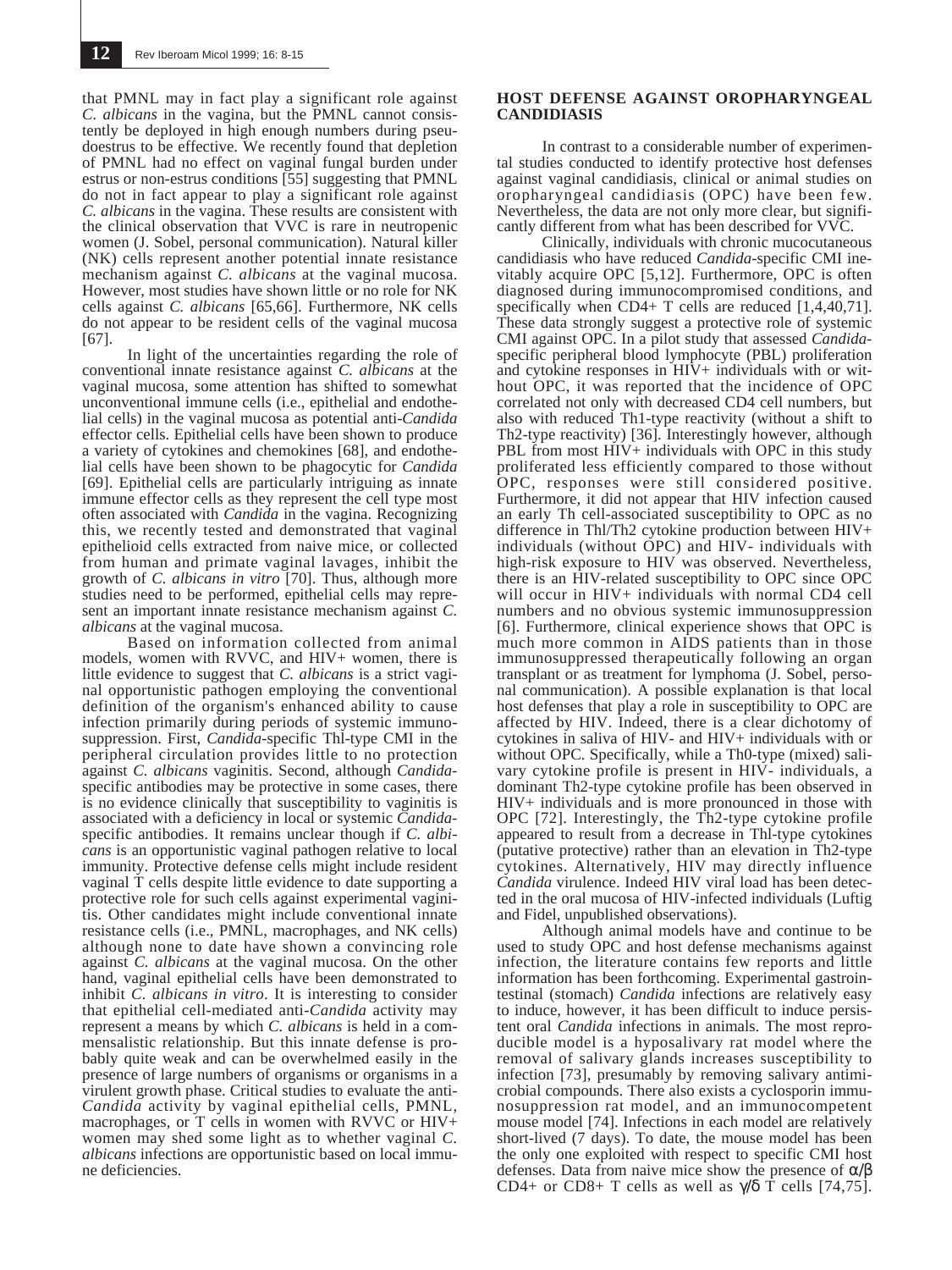During OPC, all these T cell subpopulations were shown to infiltrate into the oral mucosa with the presence of  $\psi\delta$ T cells correlating with clearance of infection [75]. In a murine AIDS model (MAIDS), 30% of the animals showed recurrent OPC with CD8+ cells recruited into the tissue [76]. There is no indication to date, whether any of these orally associated T cells are phenotypically or otherwise distinct from their systemic counterparts similar to that described at the vaginal mucosa.

Clinically, much of the data regarding the presence of oral-associated T cells comes from  $H\overline{V}$ + individuals with gingivitis or periodontitis. In these studies, CD4+ and CD8+ T cells were shown to be present in infected, but not normal, gingiva [77,78] with CD8+ cells dominating infected tissues of HIV+ individuals. Although it is not known what percentage of these cells are local versus systemically derived, these results show that immune cells can accumulate at a site of oral infection. Besides the studies in animals, there is no information whether immune cells, T cells or otherwise, accumulate in *Candida*-infected oral lesions in humans.

The role of humoral immunity against OPC has been studied exclusively in the clinical setting of HIV+ individuals. Similar to that reported for other mucosal sites, *Candida*-specific IgA antibodies were either normal or elevated in saliva of HIV+ individuals with OPC [79]. Thus, as was found in vaginitis, the local presence of *Candida*-specific antibodies do not appear to protect HIV+ individuals from OPC.

Innate resistance at the oral mucosa has not been studied with respect to cellular function (i.e., PMNL, macrophages, NK cells). Clinical observations, however, show that OPC is extremely common in neutropenic individuals (J. Sobel, personal communication). On the other hand, considerable data exists regarding the effects of salivary-associated antimicrobial compounds. Specifically, with respect to *Candida*, it has been shown that anticandidal compounds are present in saliva of normal individuals, and reduced or absent in HIV+ individuals [80]. Our laboratory recently tested the effects of oral epithelial cells against *C. albicans*. Results showed that similar to vaginal epithelial cells, human oral epithelial cells or cell lines also have the ability to inhibit the growth of *C. albicans in vitro* (Fidel, unpublished observations). Thus, in addition to soluble compounds, oral epithelial cells may represent an innate host defense mechanism. At present, it is unknown if the anti-*Candida* activity of oral epithelial cells is modulated under immunocompromised conditions.

Taken together, based on the increased incidence of OPC in the presence of decreased blood CD4+ cells and the infection-associated Th2-type salivary cytokine profile in HIV+ individuals, it would seem that both systemic and local CMI play a role in protection against OPC. Furthermore, although it remains unclear what role antibodies or conventional innate resistance mechanisms have in protection, there is some evidence that epithelial cells may play a role in innate resistance against infection. In any event, based on these data, there is no evidence that would dispute OPC as a strict opportunistic infection.

**Table 2**. Current concepts regarding host defenses for protection against mucosal candidiasis. \_\_\_\_\_\_\_\_\_\_\_\_\_\_\_\_\_\_\_\_\_\_\_\_\_\_\_\_\_\_\_\_\_\_\_\_\_\_\_\_\_\_\_\_\_\_\_\_\_\_\_\_\_\_\_\_\_\_\_\_

|          | Mucosa  |          |         |          |  |
|----------|---------|----------|---------|----------|--|
|          | Vaginal |          | Oral    |          |  |
|          | Local   | Systemic | Local   | Systemic |  |
| T cell   | ??      | --       | $^{++}$ | $^{++}$  |  |
| Antibody | $+/-$   | --       | --      | --       |  |
| Innate   | $^{++}$ | $- -$    | $^{++}$ | ??       |  |

#### **CONCLUSION**

From these data it has become evident that the host defense mechanisms governing protection against oral and vaginal *C. albicans* infections are distinct and different. While there is a correlation between the incidence of OPC and CD4+ T cell systemic immunosuppression or reduced *Candida*-specific systemic CMI, no such correlation exists for VVC or RVVC. Furthermore, while no characteristic differences were detected in vaginal-associated cytokines in RVVC patients compared to controls, there was a distinct Thl/Th2 dichotomy in salivary cytokines between HIV- individuals (Th0) and HIV+ individuals with or without OPC (Th2). Thus, while both local and systemic CMI appear important for protection against OPC, neither seem to be effective against VVC or RVVC. This is supported by the presence or absence of systemic cell infiltration at the oral and vaginal mucosa, respectively, in response to experimental *C. albicans* infection. Finally, although vaginal T cells are phenotypically distinct and potentially compartmentalized at least in animals, there is little evidence to date that they have a role in host defense against experimental vaginal *C. albicans* infection, although immunoregulatory mechanisms may preclude their function. On the other hand, epithelial cells at both sites may play some role in innate resistance against infection or serve as a potential mechanism to retain the organism in a commensal state. These defenses though are expected to be weak and easily overwhelmed by large numbers of organisms. A summary of the current concepts regarding host defense mechanism(s) for protection against OPC and VVC is given in Table 2. It will be interesting to determine if deficiencies in epithelial cell anti-*Candida* activity occur in those with OPC or RVVC or play a role in susceptibility to infection. In any event, the distinct differences in host defense against *C. albicans* at the oral and vaginal mucosa has begun to suggest that, unlike OPC, vaginal candidiasis does not represent a strict opportunistic infection. Intensive efforts to elucidate the anti-*Candida* host defense mechanisms at each site will be required to fully realize this concept and to develop sitespecific immune-based strategies to prevent or treat these clinically relevant mucosal *C. albicans* infections.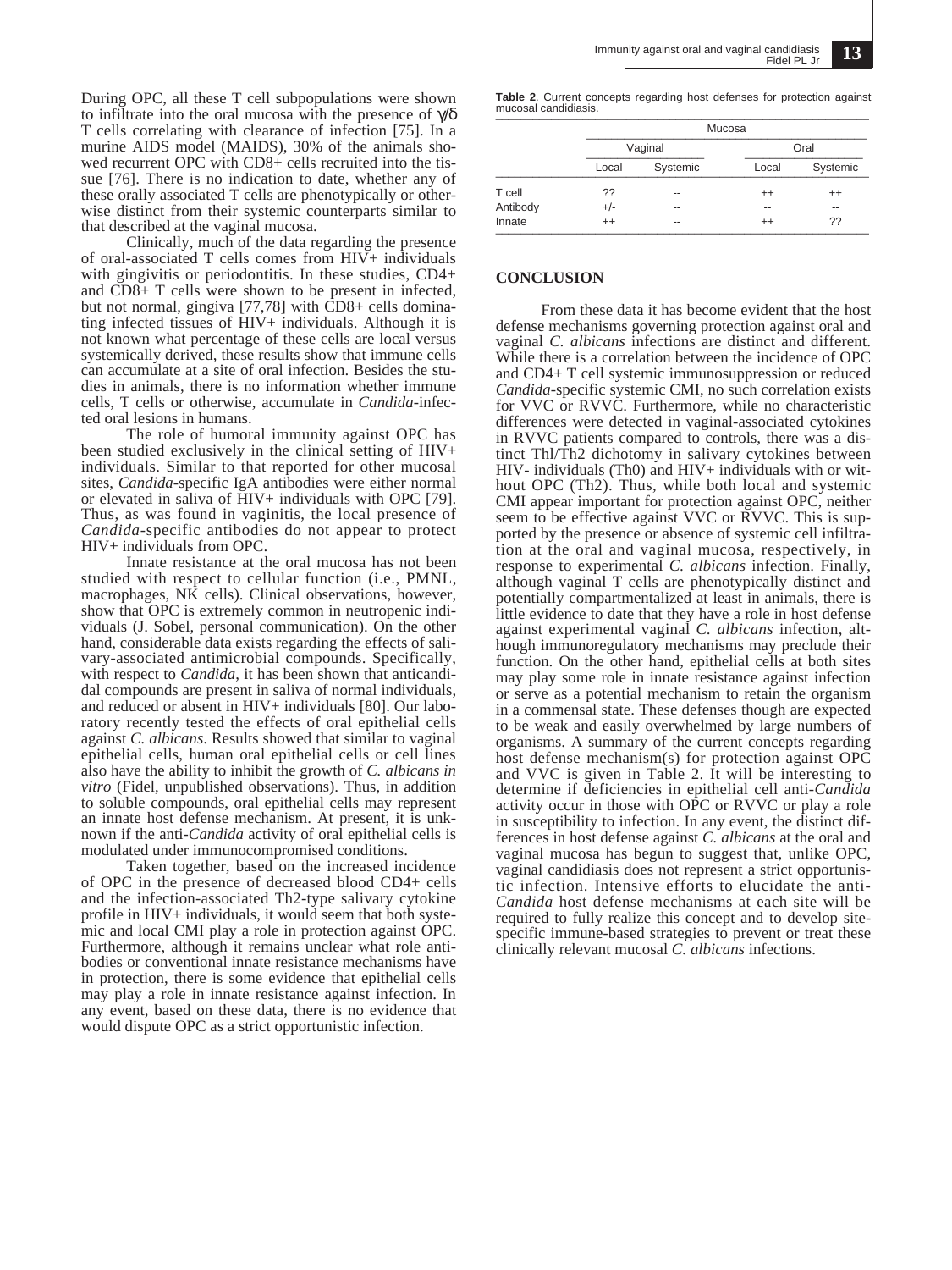#### **References**

- 1. Klein RS, Harris CA, Small CB, et al. Oral candidiasis in high-risk patients as the initial manifestation of the acquired immunodefi-ciency syndrome. N Engl J Med
- 1984;311:354-357. 2. Macher AM. The pathology of AIDS. Public Health Report 1988;103:246-50.
- 3. Clift RA. Candidiasis in the transplant patient. Amer J Med 1984;77 (Suppl.
- 4D):34-38.<br>4. Knight L, Fletcher J. Growth of *Candida<br>albicans* in saliva: stimulation by glucose<br>associated with antibiotics, corticosteriods and diabetes mellitus. J Infect Dis 1971;123:371-377.
- 5. Odds FC. Chronic mucocutaneous candi-<br>diosis. In: *Candida* and candidosis. Baltimore, University Park Press. 1988: 104-110.
- 6. Hauman CH, Thompson IO, Theunissen F, Wolfaart P. Oral Carriage of *Candida* in<br>healthy and HIV-seropositive persons. Oral<br>Surg Oral Med Oral Pathol 1993;76:570-
- 572. 7. Sobel JD. Pathogenesis and epidemiology of vulvovaginal candidiasis. Ann N Y Acad
- Sci 1988;544:547-557. 8. Cenci E, Romani L, Vecchiarelli A, Puccetti P, Bistoni F. T cell subsets and INF-gamma production in resistance to systemic candidosis in immunized mice. J Immunol 1990;144:4333-4339.
- 9. Sobel JD. Pathogenesis and treatment of recurrent vulvovaginal candidiasis. Clin Infect Dis 1992;14 (Suppl. 1):S148-S153
- 10. Cenci E, Mencacci A, Spaccapelo R,<br>Tonnetti L, et al. T helper cell type 1 (Th1)-<br>and Th2-like responses are present in mice with gastric candidiasis but protective immunity is associated with Th1 develop-
- ment. J Infect Dis 1995;171:1279-1288. 11. Romani L, Puccetti P, Bistoni F, Romagnani S. Biological role of Th cell subsets in candidiasis. In: Th1 and Th2 cells in health and disease. Farmington, Karger, 1996: 114-137.
- 12. Kirkpatrick CH. Chronic mucocutaneous candidiasis. Eur J Clin Microbiol Infect Dis 1989;8:448-456.
- 13. Liljemark WF, Gibbons RJ. Suppression of Candida albicans by human oral strepto-cocci in gnotobiotic mice. Infect Immun
- 1973;8:846-849. 14. Casadevall A. Antibody immunity and invasive fungal infections. Infect Immun
- 1995;63:4211-4218. 15. Fidel PL Jr., Lynch ME, Sobel JD. Candida- specific cell-mediated immunity is demonstrable in mice with experimental vaginal candidiasis. Infect Immun 1993;61:1990-
- 
- 
- 1995.<br>
16. Fidel PL Jr., Lynch ME, Sobel JD. *Candida*<br>
Fidel PL Jr., Lynch ME, Sobel JD. *Candida*<br>
specific Th1-type responsiveness in mice<br>
unter timmun 1993,61:4202-4207.<br>
17. Fidel PL Jr., Lynch ME, Sobel JD. Effects<br>
- 19. Fidel PL Jr., Lynch ME, Sobel JD. Circulating CD4 and CD8 T cells have little impact on host defense against experimen-tal vaginal candidiasis. Infect Immun
- 1995;63:2403-2408. 20. Hector RF, Domer JE, Carrow EW. Immune responses to Candida albicans in
- genetically distinct mice. Infect Immun 1982;38:1020-1028. 21. Fidel PL Jr., Cutright JL, Sobel JD. Effects of systemic cell-mediated immunity on vaginal candidiasis in mice resistant and sus-<br>ceptible to *Candida albicans* infections.
- Infect Immun 1995;63:4191-194. 22. Kirkpatrick CH, Rich RR, Bennett JE. Chronic mucocutaneous candidiasis: Model building in cellular immunity. Ann Intern Med 1971;75:955-978.
- 23. Mathur S, Virella G, Koistinen J, Horger EO, Mahvi TA, Fudenberg HH. Humoral<br>immunity in vaginal candidiasis. Infect<br>Immun 1977;15:287-294.<br>24. Witkin SS. Inhibition of *Candida*-induced
- lymphocyte proliferation by antibody to Candida albicans. Obstet Gynecol 1986;68:696-699.
- 25. Witkin SS, Hirsch J, Ledger WJ. A macrophage defect in women with recu-<br>rrent Candida vaginitis and its reversal in<br>vitro by prostaglandin inhibitors. Am J<br>Obstet Gynecol 1986;155:790-795.<br>26. Hobbs JR, Briden D, Davidson F, Kahan
- M, Oates JK. Immunological aspects of<br>*candida*l vaginitis. Proc R Soc Med<br>1977;70:11-14.
- 27. Fong IW, McCleary P, Read S. Cellular immunity of patients with recurrent or refractory vulvovaginal moniliasis. Am J
- Obstet Gynecol 1992;166:887-890. 28. Corrigan EM, Clancy RL, Dunkley ML, Eyers FM, Beagley KW. Cellular immunity in recurrent vulvovaginal candidiasis. Clin Exp Immunol 1998;111:574-578. 29. Syverson RA, Buckley H, Gibian J, Ryan
- JJM. Cellular and humoral immune status in women with chronic *Candida* vaginitis.<br>Am J Obstet Gynecol 1979;134:624-627.
- 30. Mendling W, Koldovsky U. Investigations by cell-mediated immunologic tests and therapeutic trials with thymopentin in vaginal mycoses. Infect Dis Obstet Gynecol<br>1996:4:225-231.
- 1996; 4:225-231.<br>
Triel PL Jr., Lynch ME, Redondo-Lopez<br>
V, Sobel JD, Robinson R. Systemic cell-<br>
mediated immune reactivity in women with<br>
recurrent vulvovaginal candidiasis<br>
(RVVC). J Infect Dis 1993; 168:1458-1465.<br>
32
- Candida albicans in human immunodefi-ciency virus-infected women during preg-
- nancy and during postpartum period. Clin<br>Infect Dis 1997;24:201-210.<br>33. Duerr A, Sierra MF, Feldman J, Clarke<br>LM, Ehlich I, Dehovitz J. Immune compro-<br>mise and prevalence of Candida vulvova-<br>ginitis in human immunodeficie virus-infected women. Obstet Gynecol 1997;90:252-256.
- 34. Spinillo A, Michelone G, Cavanna C, Colonna L, Capuzzo E, Nicola S. Clinical and microbiological characteristics of symptomatic vulvovaginal candidiasis in HIV-seropositive women. Genitourin Med 1994;70:268-272.
- White MH. Is vulvovaginal candidiasis an
- AIDS-related illness. Clin Infect Dis<br>
1996;22(Suppl 2):S124-S127<br>
36. Fidel PL Jr., Wolf NA, Cutright JL, et al.<br>
Candida-specific Th1/Th2 reactivity in<br>
HIV+ women. ASM Conference on Candida and Candidiasis, Washington
- DC, 1996.<br>
27. Clark RA, Blakley SA, Rice J, Brandon W.<br>
Predictors of HIV progression in women. J<br>
Acquir Immune Defic Syndr Hum<br>
Retrovirol 1995;9:43-50.<br>
38. Schuman P, Sobel JD, Ohmit S, *et al.*<br>
Mucosal *Candida* col
- diasis in women with or at risk for Human
- immunodeficiency virus infection. Clin Infect Dis 1998;27:1161-1167. 39. Rhoads JL, Wright DC, Redfield RR, Burke DS. Chronic vaginal candidiasis in women with human immunodeficiency virus infection. JAMA 1987;257:3105- 3107.
- 40. Imam N, Carpenter CCJ, Mayer KH, Fisher A, Stein M, Danforth SB. Hierarchical pattern of mucosal Candida infections in HIV- seropositive women. Am J Med 1990;89:142-146. 41. Parr MB, Parr EL. Antigen recognition in
- the female reproductive tract. I. Uptake of intraluminal protein tracers in the mouse vagina. J Reprod Immunol 1990;17:101-
- 14. 42. Parr MB, Kepple L, Parr EL. Antigen recognition in the female reproductive tract. II. Endocytosis of horseradish peroxidase by Langerhans cells in murine

vaginal epithelium. Biol Reprod 1991;45:261-5.

- 43. Itohara S, Farr AG, Lafaille JJ, et al. Homing of a gamma/delta thymocyte sub-
- set with homogenous T-cell receptors to<br>mucosal epithelia. Nature 1990;343:754-7.<br>44. Nandi D, Allison JP. Phenotypic analysis<br>and gamma/delta-T cell receptor repertoi-<br>re of murine T cells associated with the vaginal epithelium. J Immunol 1991;147:1773-8.
- 45. Fidel PL Jr., Wolf NA, KuKuruga MA. T lymphocytes in the murine vaginal mucosa are phenotypically distinct from those in the periphery. Infect Immun 1996;64:3793-
- 9. 46. Rakasz E, Hagen M, Sandor M, Lynch RG. γδ T cells of the murine vagina: T cell response in vivo in the absence of the expression of CD2 and CD28 molecules.
- Int immunol 1997;9(1):161-7. 47. Wormley Jr FL, Scott M, Luo W, Fidel PL Jr. Evidence for a unique CD4 protein on murine CD4<sup>+</sup> vaginal T cells. 1998; Submitted.
- 48. Janeway CA, Haque S, Smith LA, Saizawa K. The role of the murine L3T4 molecule in T cell activation: differential effects of anti-L3T4 on activation by monoclonal anti-receptor antibodies. J Mol Cell Immunol 1987;3:121-31. 49. Fidel PL Jr., Luo W, Chabain J, Wolf NA,
- Van Buren E. Use of cellular depletion analysis to examine circulation of immune effector function between the vagina and the periphery. Infect Immun 1997;65:3939- 43.
- 50. White HD, Crassi KM, Givan AL, *et al.* CD3+ CD8+ CTL activity within the human female reproductive tract: Influence of stage of the menstrual cycle and meno-pause. J Immunol 1997;158:3017-27. 51. Miller CJ, McChesney M, Moore PF.
- Langerhans cells, macrophages, and lymphocyte subsets in the cervix and vagina of rhesus macaques. Lab Invest
- 1992;67:628-34. 52. Lohman B, Miller CJ, McChesney MB. Antiviral cytotoxic T lymphocytes in vaginal mucosa of simian immunodeficiency virus-infected rhesus macaques. J Immunol 1995;155:5855-60.
- 53. Cantorna MT, Mook D, Balish E.<br>Resistance of congenitally immunodefi-<br>cient gnotobiotic mice to vaginal *candida*-
- sis. Infect Immun 1990;58:3813-5.<br>
54. Jones-Carson J, Vazquez-Torres A, van<br>
der Heyde, Warner T, Wagner RD, Balish<br>
E. γ/δ T cell-induced nitric oxide production<br>
enhances resistance to mucosal candidia-
- sis. Nature Med. 1995;6:552-7.<br>55. Fidel PL Jr., Luo W, Steele C, *et al*.<br>Analysis of vaginal cell populations during
- experimental vaginal candidiasis. Infect<br>Immun 1999; *in press.*<br>56. Romani L, Mocci S, Bietta C, Lanfaloni L,<br>Puccetti P, Bistoni F. Th1 and Th2 cytoki-<br>ne secretion patterns in murine candidia-<br>sis: association of Th1 re acquired resistance. Infect Immun
- 1991;59:4647-54.<br>Romani L, Mencacci A, Cenci E, et al. 57. Romani L, Mencacci A, Cenci E, *et al.*<br>CD+ subset expression in murine candi-<br>diasis. J Immunol 1993;150:925-31.<br>58. Fidel PL Jr., Ginsburg KA, Cutright JL, *et<br>al.* Vaginal-associated immunity in women
- with recurrent vulvovaginal candidiasis:<br>Evidence for vaginal Th1-type responses<br>following intravaginal challenge with<br>*Candida* antigen. J Infect Dis<br>59. Rogers TJ, Balish E. Immunity to *Candida*
- albicans. Microbiol Rev 1980;44:660-82.
- 60. Polonelli L, De Bernardis F, Conti S, *et al.*<br>Idiotypic intravaginal vaccination to protect<br>against *candidal* vaginitis by<br>secretory,yeast killer toxin-like anti-idioty-<br>pic antibodies. J Immunol 1994;152:3175-
- 82. 61. Polonelli L, De Bernardis F, Conti S, et al. Human natural yeast killer toxin-like candidicidal antibodies. J Immunol 1996;156:1880-5.